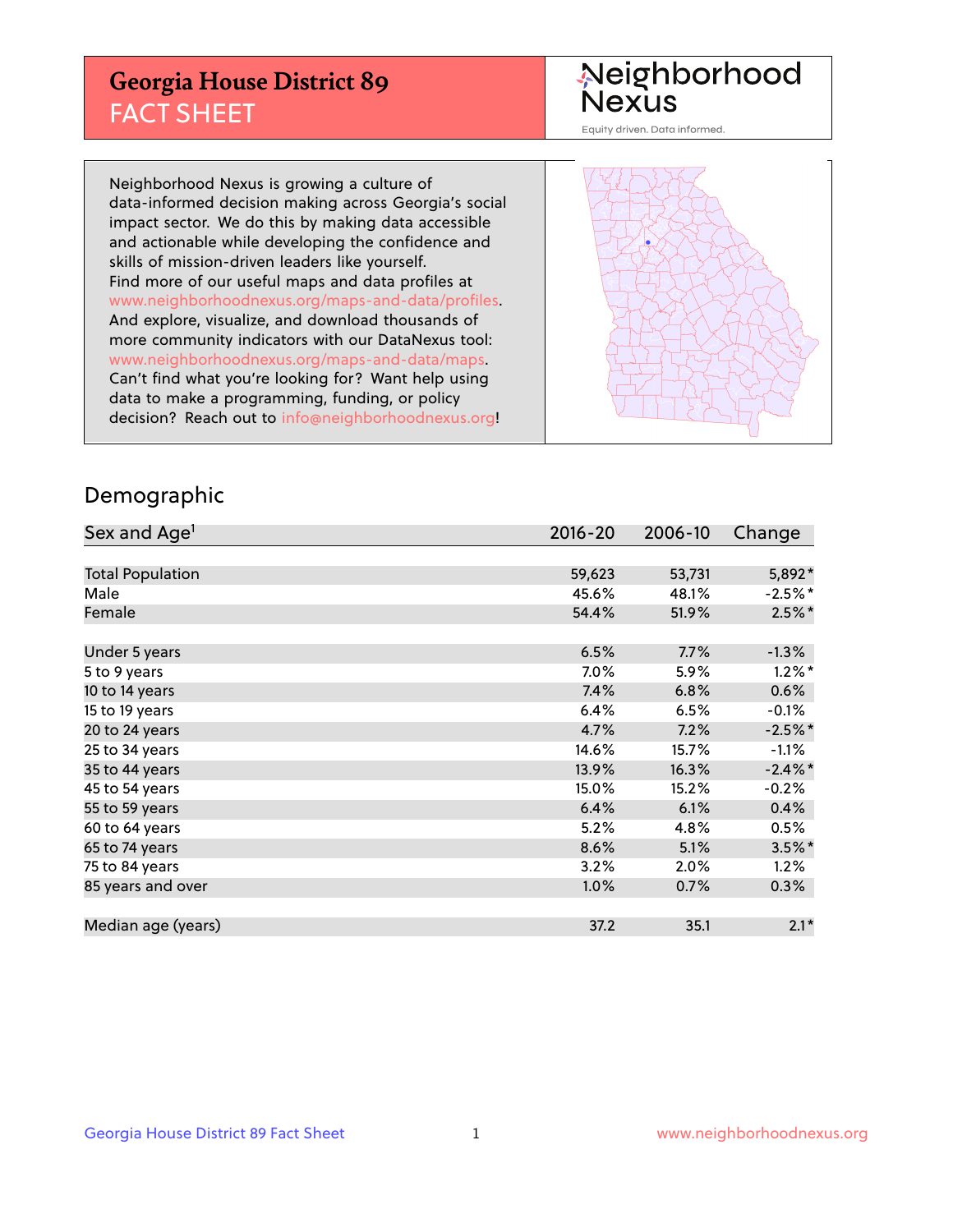## Demographic, continued...

| Race <sup>2</sup>                                            | $2016 - 20$ | 2006-10 | Change     |
|--------------------------------------------------------------|-------------|---------|------------|
| <b>Total population</b>                                      | 59,623      | 53,731  | 5,892*     |
| One race                                                     | 95.5%       | 98.8%   | $-3.2%$    |
| White                                                        | 31.8%       | 30.3%   | 1.5%       |
| <b>Black or African American</b>                             | 60.4%       | 66.0%   | $-5.6\%$ * |
| American Indian and Alaska Native                            | 0.1%        | 0.2%    | $-0.1%$    |
| Asian                                                        | 2.4%        | 1.5%    | 1.0%       |
| Native Hawaiian and Other Pacific Islander                   | 0.0%        | 0.0%    | 0.0%       |
| Some other race                                              | 0.9%        | 0.8%    | 0.1%       |
| Two or more races                                            | 4.5%        | 1.2%    | $3.2\%$ *  |
| Race alone or in combination with other race(s) <sup>3</sup> | $2016 - 20$ | 2006-10 | Change     |
| Total population                                             | 59,623      | 53,731  | 5,892*     |
| White                                                        | 35.0%       | 31.3%   | $3.7\%$ *  |
| <b>Black or African American</b>                             | 62.7%       | 66.7%   | $-4.0\%$ * |
| American Indian and Alaska Native                            | 1.1%        | 0.4%    | 0.7%       |
| Asian                                                        | 3.5%        | 1.9%    | $1.6\%$ *  |
| Native Hawaiian and Other Pacific Islander                   | 0.1%        | 0.0%    | 0.1%       |
| Some other race                                              | 2.5%        | 0.9%    | $1.6\%$ *  |
| Hispanic or Latino and Race <sup>4</sup>                     | $2016 - 20$ | 2006-10 | Change     |
| <b>Total population</b>                                      | 59,623      | 53,731  | 5,892*     |
| Hispanic or Latino (of any race)                             | 4.6%        | 1.8%    | $2.8\%$ *  |
| Not Hispanic or Latino                                       | 95.4%       | 98.2%   | $-2.8\%$ * |
| White alone                                                  | 30.5%       | 29.5%   | 0.9%       |
| <b>Black or African American alone</b>                       | 59.7%       | 65.6%   | $-5.9\%$ * |
| American Indian and Alaska Native alone                      | 0.1%        | 0.2%    | $-0.1%$    |
| Asian alone                                                  | 2.1%        | 1.4%    | 0.7%       |
| Native Hawaiian and Other Pacific Islander alone             | 0.0%        | 0.0%    | 0.0%       |
| Some other race alone                                        | 0.3%        | 0.2%    | 0.0%       |
| Two or more races                                            | 2.8%        | 1.2%    | $1.6\%$ *  |
| U.S. Citizenship Status <sup>5</sup>                         | 2016-20     | 2006-10 | Change     |
| Foreign-born population                                      | 3,756       | 3,402   | 354        |
| Naturalized U.S. citizen                                     | 60.4%       | 51.5%   | 8.9%       |
| Not a U.S. citizen                                           | 39.6%       | 48.5%   | $-8.9%$    |
|                                                              |             |         |            |
| Citizen, Voting Age Population <sup>6</sup>                  | $2016 - 20$ | 2006-10 | Change     |
| Citizen, 18 and over population                              | 43,229      | 38,970  | $4,259*$   |
| Male                                                         | 44.3%       | 45.1%   | $-0.8%$    |
| Female                                                       | 55.7%       | 54.9%   | 0.8%       |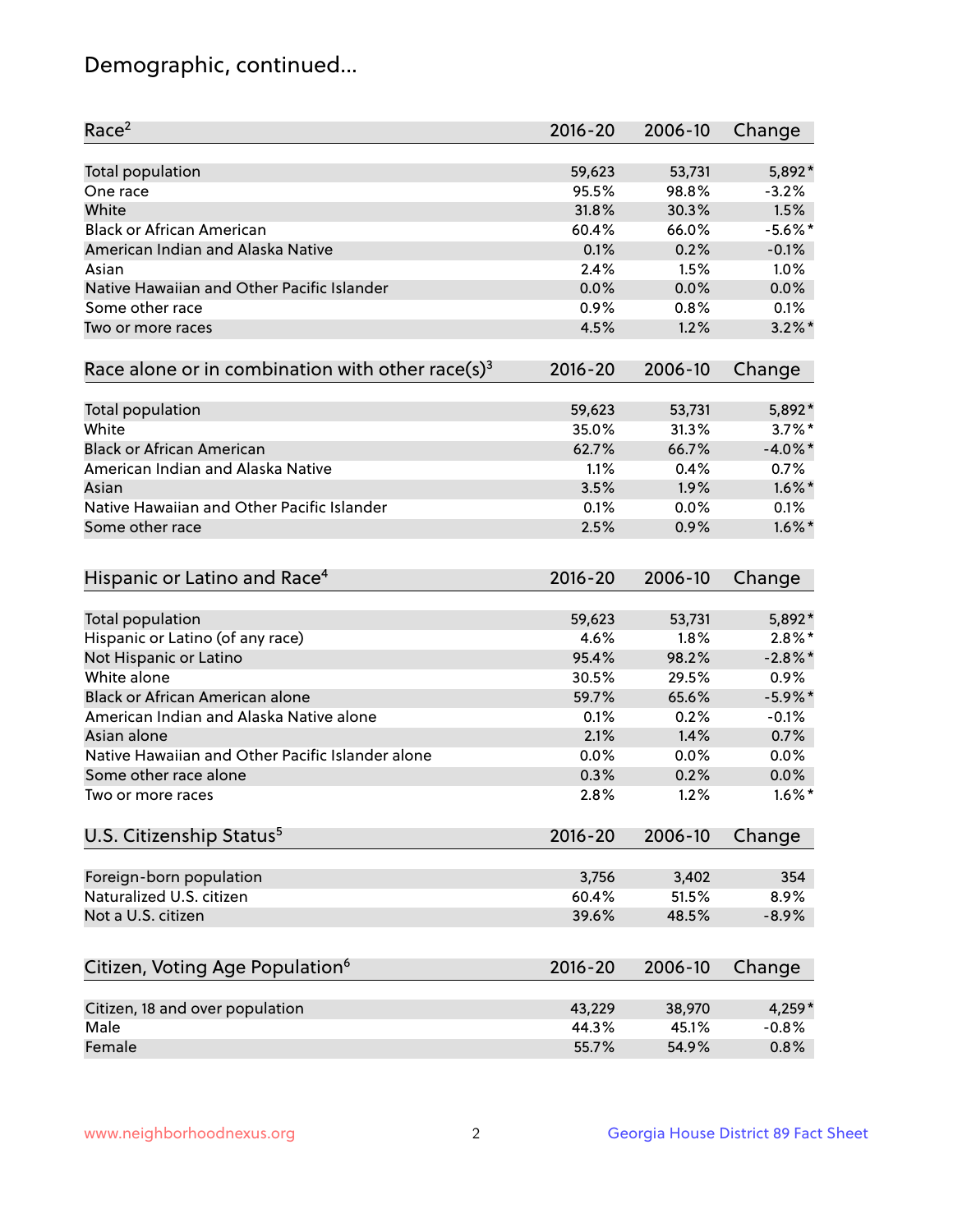#### Economic

| Income <sup>7</sup>                                 | $2016 - 20$ | 2006-10 | Change     |
|-----------------------------------------------------|-------------|---------|------------|
|                                                     |             |         |            |
| All households                                      | 22,192      | 20,933  | $1,259*$   |
| Less than \$10,000                                  | 5.9%        | 8.3%    | $-2.4\%$ * |
| \$10,000 to \$14,999                                | 2.6%        | 5.4%    | $-2.8\%$ * |
| \$15,000 to \$24,999                                | 7.0%        | 10.8%   | $-3.8\%$ * |
| \$25,000 to \$34,999                                | 7.2%        | 8.7%    | $-1.5%$    |
| \$35,000 to \$49,999                                | 10.8%       | 13.4%   | $-2.6\%$ * |
| \$50,000 to \$74,999                                | 17.1%       | 18.4%   | $-1.3%$    |
| \$75,000 to \$99,999                                | 13.1%       | 10.6%   | $2.6\%$ *  |
| \$100,000 to \$149,999                              | 13.3%       | 11.8%   | 1.5%       |
| \$150,000 to \$199,999                              | 8.6%        | 4.8%    | $3.7\%$ *  |
| \$200,000 or more                                   | 14.5%       | 7.9%    | $6.6\%$ *  |
| Median household income (dollars)                   | 74,112      | 54,322  | 19,790*    |
| Mean household income (dollars)                     | 114,396     | 84,104  | 30,292*    |
| With earnings                                       | 83.6%       | 85.7%   | $-2.0\%$ * |
| Mean earnings (dollars)                             | 115,047     | 81,593  | 33,454*    |
| <b>With Social Security</b>                         | 25.3%       | 18.2%   | $7.2\%$ *  |
| Mean Social Security income (dollars)               | 19,732      | 14,370  | 5,362*     |
| With retirement income                              | 19.8%       | 13.1%   | $6.7\%$ *  |
| Mean retirement income (dollars)                    | 33,952      | 25,968  | 7,984*     |
| With Supplemental Security Income                   | 6.4%        | $3.7\%$ | $2.7\%$ *  |
| Mean Supplemental Security Income (dollars)         | 7,962       | 8,065   | $-103$     |
| With cash public assistance income                  | 1.3%        | 1.7%    | $-0.3%$    |
| Mean cash public assistance income (dollars)        | 347         | 2,863   | $-2,516$   |
| With Food Stamp/SNAP benefits in the past 12 months | 13.9%       | 10.8%   | $3.1\%$ *  |
|                                                     |             |         |            |
| Families                                            | 14,206      | 12,479  | $1,727*$   |
| Less than \$10,000                                  | 4.0%        | 5.0%    | $-1.0%$    |
| \$10,000 to \$14,999                                | 1.6%        | 4.1%    | $-2.5%$    |
| \$15,000 to \$24,999                                | 6.1%        | 9.1%    | $-3.0%$    |
| \$25,000 to \$34,999                                | 5.9%        | 8.3%    | $-2.4%$    |
| \$35,000 to \$49,999                                | 9.2%        | 14.2%   | $-5.0%$    |
| \$50,000 to \$74,999                                | 14.7%       | 17.0%   | $-2.3%$    |
| \$75,000 to \$99,999                                | 13.5%       | 12.3%   | 1.3%       |
| \$100,000 to \$149,999                              | 15.3%       | 13.9%   | 1.4%       |
| \$150,000 to \$199,999                              | 9.7%        | 6.2%    | $3.5\%$ *  |
| \$200,000 or more                                   | 19.9%       | 10.0%   | $9.9\%$ *  |
| Median family income (dollars)                      | 90,566      | 62,925  | 27,641*    |
| Mean family income (dollars)                        | 137,287     | 99,918  | 37,369*    |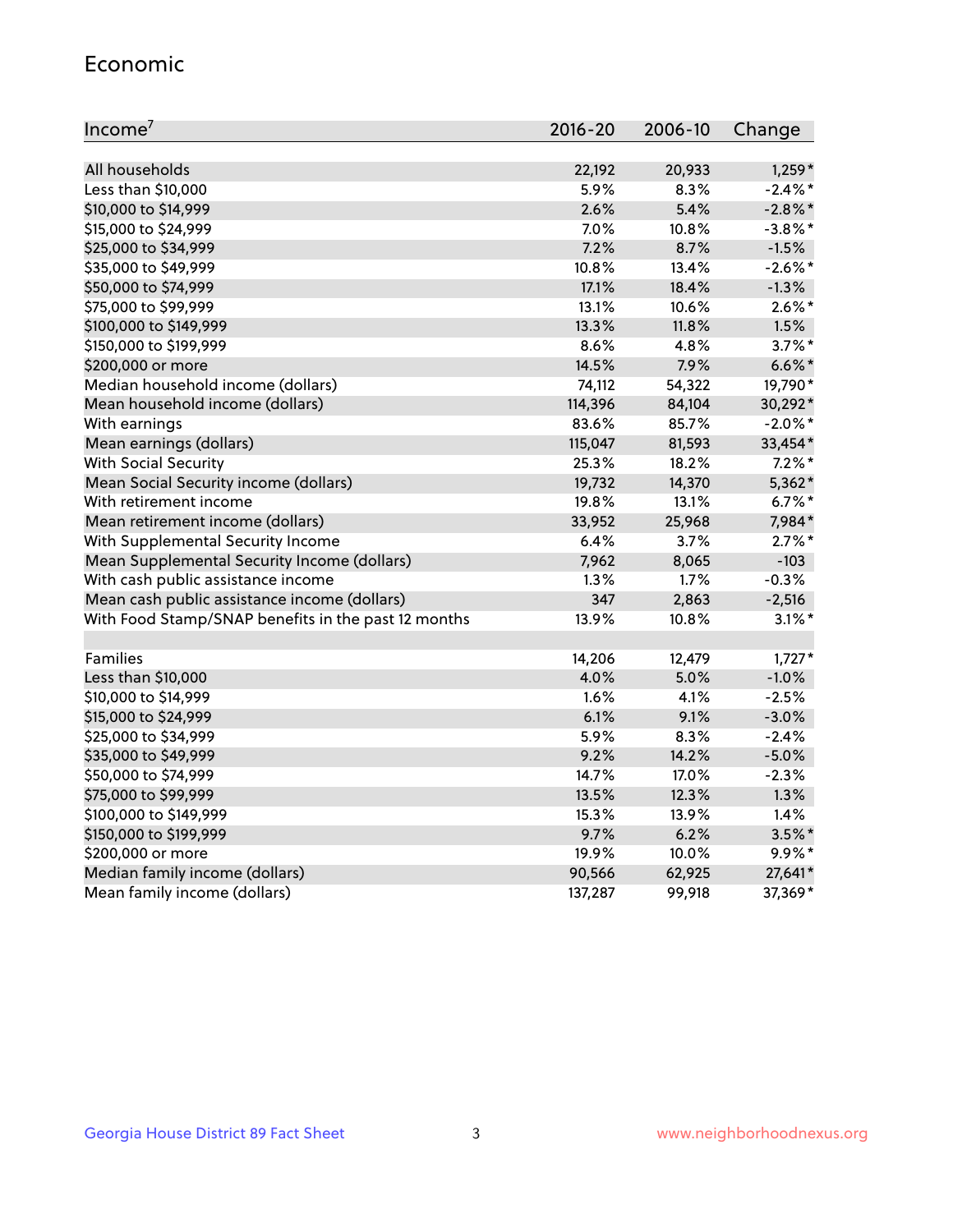## Economic, continued...

| Income, continued <sup>8</sup>                                        | $2016 - 20$ | 2006-10 | Change  |
|-----------------------------------------------------------------------|-------------|---------|---------|
|                                                                       |             |         |         |
| Nonfamily households                                                  | 7,986       | 8,454   | $-468$  |
| Median nonfamily income (dollars)                                     | 51,364      | 41,265  | 10,099* |
| Mean nonfamily income (dollars)                                       | 68,492      | 58,563  | 9,929*  |
| Median earnings for workers (dollars)                                 | 41,714      | 33,687  | 8,027*  |
| Median earnings for male full-time, year-round workers                | 60,081      | 49,440  | 10,641* |
| (dollars)                                                             |             |         |         |
| Median earnings for female full-time, year-round workers<br>(dollars) | 51,360      | 39,381  | 11,979* |
| Per capita income (dollars)                                           | 43,810      | 33,639  | 10,171* |
|                                                                       |             |         |         |
| Families and People Below Poverty Level <sup>9</sup>                  | 2016-20     | 2006-10 | Change  |
|                                                                       |             |         |         |
| <b>All families</b>                                                   | 9.7%        | 11.2%   | $-1.5%$ |
| With related children under 18 years                                  | 14.6%       | 14.2%   | 0.4%    |
| With related children under 5 years only                              | 14.1%       | 11.8%   | 2.2%    |
| Married couple families                                               | 2.4%        | 3.1%    | $-0.7%$ |
| With related children under 18 years                                  | 3.3%        | 4.2%    | $-0.9%$ |
| With related children under 5 years only                              | 0.7%        | 3.3%    | $-2.6%$ |
| Families with female householder, no husband present                  | 24.2%       | 23.1%   | 1.1%    |
| With related children under 18 years                                  | 31.5%       | 26.7%   | 4.8%    |
| With related children under 5 years only                              | 44.3%       | 26.0%   | 18.3%   |
| All people                                                            | 13.3%       | 15.1%   | $-1.8%$ |
| Under 18 years                                                        | 19.1%       | 20.0%   | $-1.0%$ |
| Related children under 18 years                                       | 18.7%       | 19.7%   | $-1.0%$ |
| Related children under 5 years                                        | 23.8%       | 17.3%   | 6.4%    |
| Related children 5 to 17 years                                        | 17.0%       | 20.9%   | $-3.9%$ |
| 18 years and over                                                     | 11.4%       | 13.6%   | $-2.1%$ |
| 18 to 64 years                                                        | 11.6%       | 13.8%   | $-2.2%$ |
| 65 years and over                                                     | 10.5%       | 11.5%   | $-1.0%$ |
| People in families                                                    | 11.7%       | 12.8%   | $-1.2%$ |
| Unrelated individuals 15 years and over                               | 19.8%       | 22.7%   | $-2.9%$ |
|                                                                       |             |         |         |
| Non-Hispanic white people                                             | 5.7%        | 7.0%    | $-1.4%$ |
| Black or African-American people                                      | 18.0%       | 18.8%   | $-0.7%$ |
| Asian people                                                          | 5.6%        | 15.4%   | $-9.7%$ |
| Hispanic or Latino people                                             | 5.1%        | 7.7%    | $-2.6%$ |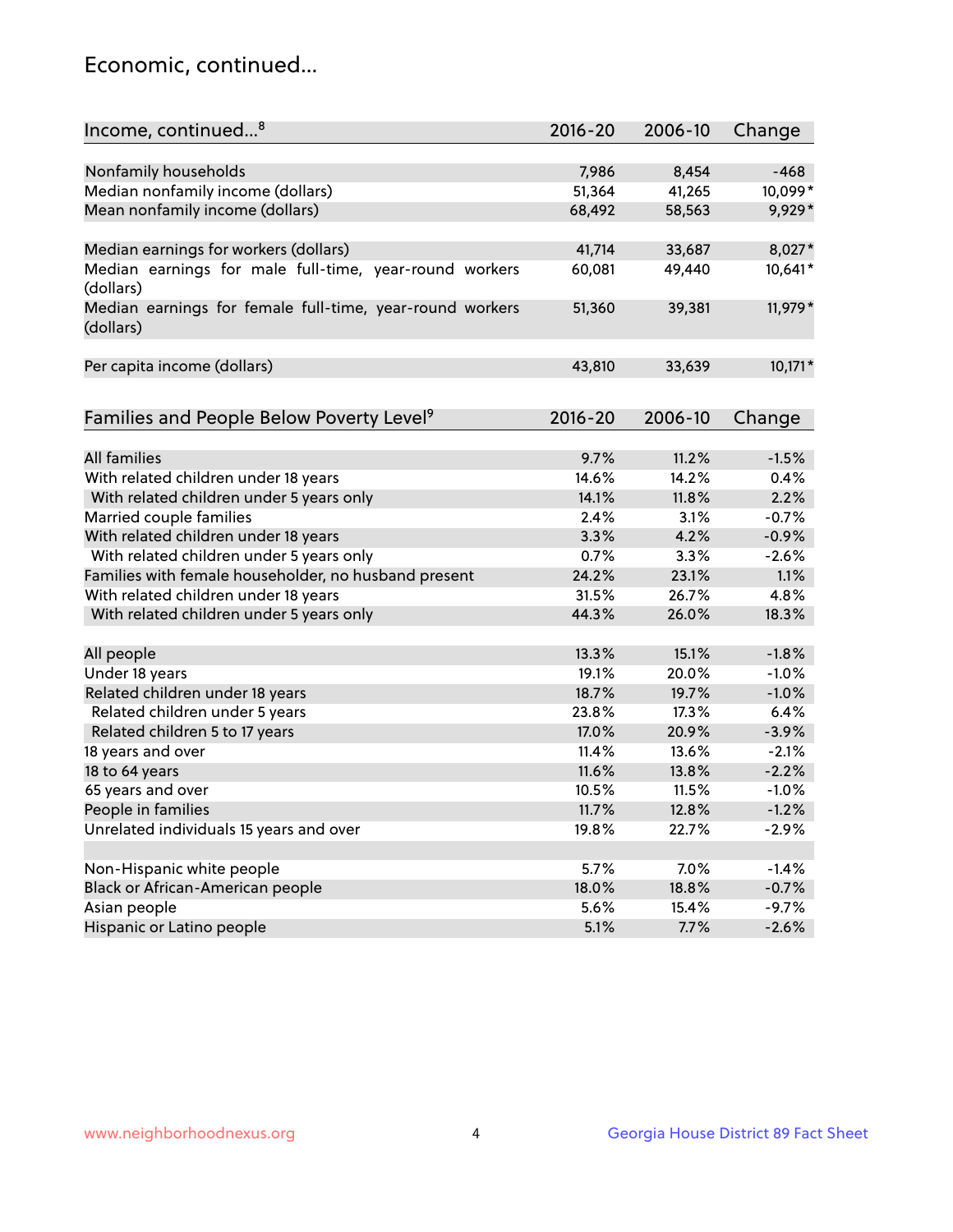## Employment

| Employment Status <sup>10</sup>                                                               | $2016 - 20$  | 2006-10 | Change     |
|-----------------------------------------------------------------------------------------------|--------------|---------|------------|
|                                                                                               |              |         |            |
| Population 16 years and over                                                                  | 46,257       | 42,193  | $4,063*$   |
| In labor force                                                                                | 68.7%        | 70.9%   | $-2.2%$    |
| Civilian labor force                                                                          | 68.6%        | 70.8%   | $-2.2%$    |
| Employed                                                                                      | 63.5%        | 62.2%   | 1.3%       |
| Unemployed                                                                                    | 5.0%         | 8.5%    | $-3.5%$    |
| <b>Armed Forces</b>                                                                           | 0.1%         | 0.1%    | 0.0%       |
| Not in labor force                                                                            | 31.3%        | 29.1%   | 2.2%       |
|                                                                                               |              |         |            |
| Civilian labor force                                                                          | 31,710       | 29,854  | 1,856      |
| <b>Unemployment Rate</b>                                                                      | 7.4%         | 12.1%   | $-4.7%$    |
| Females 16 years and over                                                                     | 25,532       | 22,800  | $2,732*$   |
| In labor force                                                                                | 66.7%        | 69.7%   | $-3.0%$    |
| Civilian labor force                                                                          | 66.7%        | 69.6%   | $-2.9%$    |
| Employed                                                                                      | 61.0%        | 61.5%   | $-0.6%$    |
|                                                                                               |              |         |            |
| Own children of the householder under 6 years                                                 | 4,198        | 4,393   | $-195$     |
| All parents in family in labor force                                                          | 78.3%        | 76.7%   | 1.7%       |
|                                                                                               |              |         |            |
| Own children of the householder 6 to 17 years                                                 | 9,037        | 7,776   | $1,261*$   |
| All parents in family in labor force                                                          | 78.8%        | 77.9%   | 0.9%       |
|                                                                                               |              |         |            |
| Industry <sup>11</sup>                                                                        | $2016 - 20$  | 2006-10 | Change     |
|                                                                                               |              |         |            |
| Civilian employed population 16 years and over                                                | 29,377       | 26,252  | $3,125*$   |
| Agriculture, forestry, fishing and hunting, and mining                                        | 0.1%         | 0.1%    | 0.0%       |
| Construction                                                                                  | 1.9%         | 3.2%    | $-1.2%$    |
| Manufacturing<br>Wholesale trade                                                              | 6.5%         | 6.8%    | $-0.3%$    |
| Retail trade                                                                                  | 2.5%         | 2.4%    | 0.1%       |
|                                                                                               | 9.7%         | 8.8%    | 0.9%       |
| Transportation and warehousing, and utilities<br>Information                                  | 6.9%<br>3.2% | 7.1%    | $-0.1%$    |
|                                                                                               |              | 4.0%    | $-0.8%$    |
| Finance and insurance, and real estate and rental and leasing                                 | 6.8%         | 7.0%    | $-0.3%$    |
| Professional, scientific, and management, and administrative<br>and waste management services | 19.8%        | 15.7%   | $4.2\%$ *  |
| Educational services, and health care and social assistance                                   | 23.8%        | 26.4%   | $-2.7\%$ * |
| Arts, entertainment, and recreation, and accommodation and                                    | 8.2%         | 7.6%    | $0.6\%$    |
| food services                                                                                 |              |         |            |
| Other services, except public administration                                                  | 4.0%         | 4.3%    | $-0.3%$    |
| Public administration                                                                         | 6.5%         | 6.6%    | $-0.1%$    |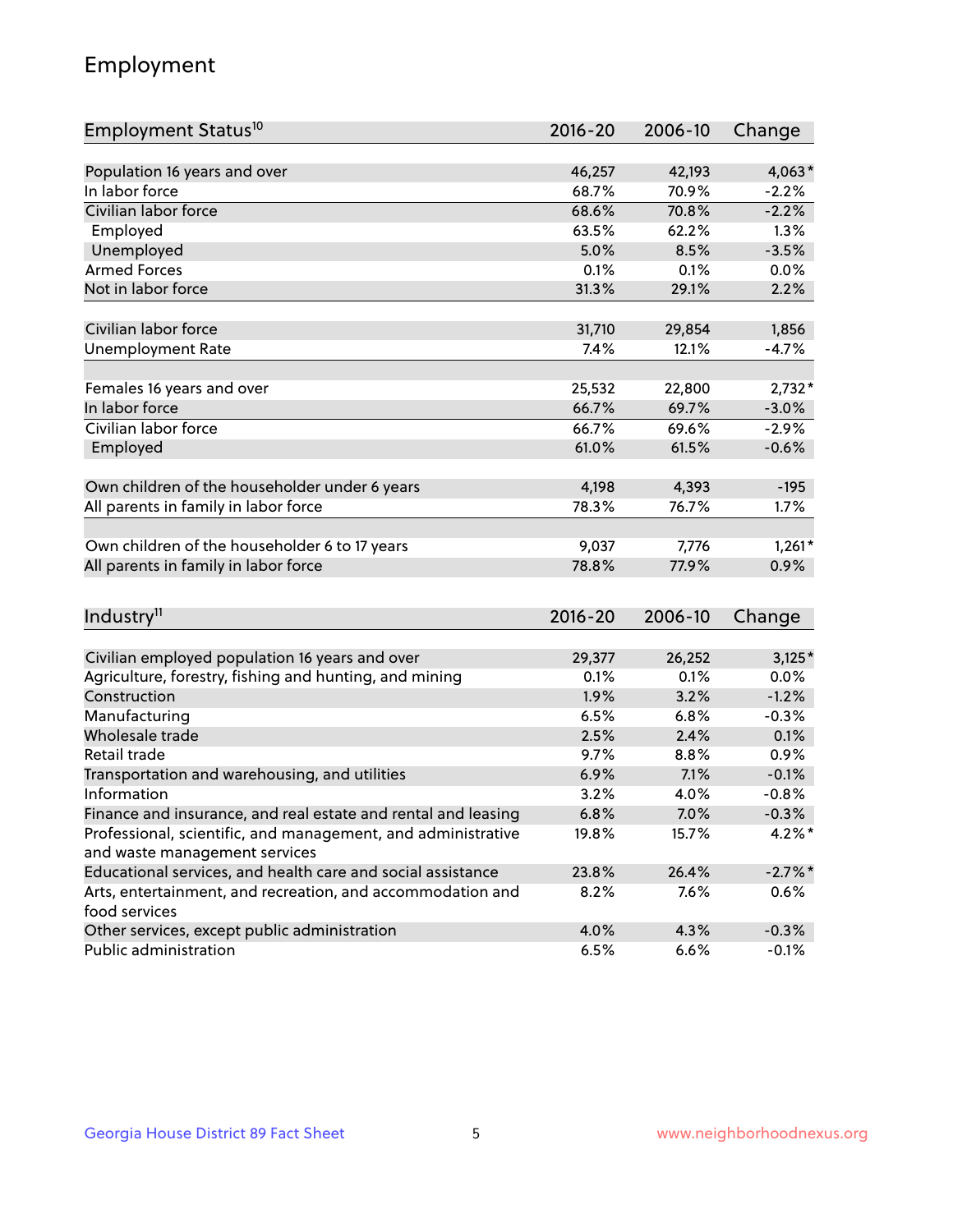## Employment, continued...

| Occupation <sup>12</sup>                                                    | $2016 - 20$     | 2006-10 | Change     |
|-----------------------------------------------------------------------------|-----------------|---------|------------|
| Civilian employed population 16 years and over                              |                 | 26,252  | $3,125*$   |
|                                                                             | 29,377<br>50.2% | 47.7%   | 2.5%       |
| Management, business, science, and arts occupations                         |                 |         |            |
| Service occupations                                                         | 14.8%           | 15.6%   | $-0.7%$    |
| Sales and office occupations                                                | 20.6%           | 23.2%   | $-2.6\%$ * |
| Natural<br>and<br>resources,<br>construction,<br>maintenance<br>occupations | 3.2%            | 3.9%    | $-0.7%$    |
| Production, transportation, and material moving occupations                 | 11.2%           | 9.6%    | 1.6%       |
| Class of Worker <sup>13</sup>                                               | 2016-20         | 2006-10 | Change     |
|                                                                             |                 |         |            |
| Civilian employed population 16 years and over                              | 29,377          | 26,252  | $3,125*$   |
| Private wage and salary workers                                             | 80.8%           | 77.0%   | 3.8%       |
| Government workers                                                          | 15.2%           | 17.7%   | $-2.5%$    |
| Self-employed in own not incorporated business workers                      | 4.0%            | 4.8%    | $-0.8%$    |
| <b>Unpaid family workers</b>                                                | 0.0%            | 0.5%    | $-0.4%$    |
| Job Flows <sup>14</sup>                                                     | 2019            | 2010    | Change     |
|                                                                             |                 |         |            |
| Total Jobs in district                                                      | 21,117          | 18,835  | 2,282      |
| Held by residents of district                                               | 5.3%            | 5.4%    | $-0.1%$    |
| Held by non-residents of district                                           | 94.7%           | 94.6%   | 0.1%       |
| Jobs by Industry Sector <sup>15</sup>                                       | 2019            | 2010    | Change     |
|                                                                             |                 |         |            |
| Total Jobs in district                                                      | 21,117          | 18,835  | 2,282      |
| Goods Producing sectors                                                     | 2.7%            | 3.7%    | $-1.0%$    |
| Trade, Transportation, and Utilities sectors                                | 8.1%            | 6.6%    | 1.5%       |
| All Other Services sectors                                                  | 89.2%           | 89.7%   | $-0.4%$    |
|                                                                             |                 |         |            |
| Total Jobs in district held by district residents                           | 1,122           | 1,019   | 103        |
| <b>Goods Producing sectors</b>                                              | 3.2%            | 3.4%    | $-0.2%$    |
| Trade, Transportation, and Utilities sectors                                | 6.6%            | 6.0%    | 0.6%       |
| All Other Services sectors                                                  | 90.2%           | 90.6%   | $-0.4%$    |
|                                                                             |                 |         |            |
| Jobs by Earnings <sup>16</sup>                                              | 2019            | 2010    | Change     |
|                                                                             |                 |         |            |
| Total Jobs in district                                                      | 21,117          | 18,835  | 2,282      |
| Jobs with earnings \$1250/month or less                                     | 16.7%           | 22.5%   | $-5.8%$    |
| Jobs with earnings \$1251/month to \$3333/month                             | 30.4%           | 41.7%   | $-11.2%$   |
| Jobs with earnings greater than \$3333/month                                | 52.9%           | 35.9%   | 17.1%      |
| Total Jobs in district held by district residents                           | 1,122           | 1,019   | 103        |
| Jobs with earnings \$1250/month or less                                     | 19.3%           | 24.9%   | $-5.7%$    |
| Jobs with earnings \$1251/month to \$3333/month                             |                 |         |            |
|                                                                             | 34.7%           | 45.8%   | $-11.2%$   |
| Jobs with earnings greater than \$3333/month                                | 46.1%           | 29.2%   | 16.8%      |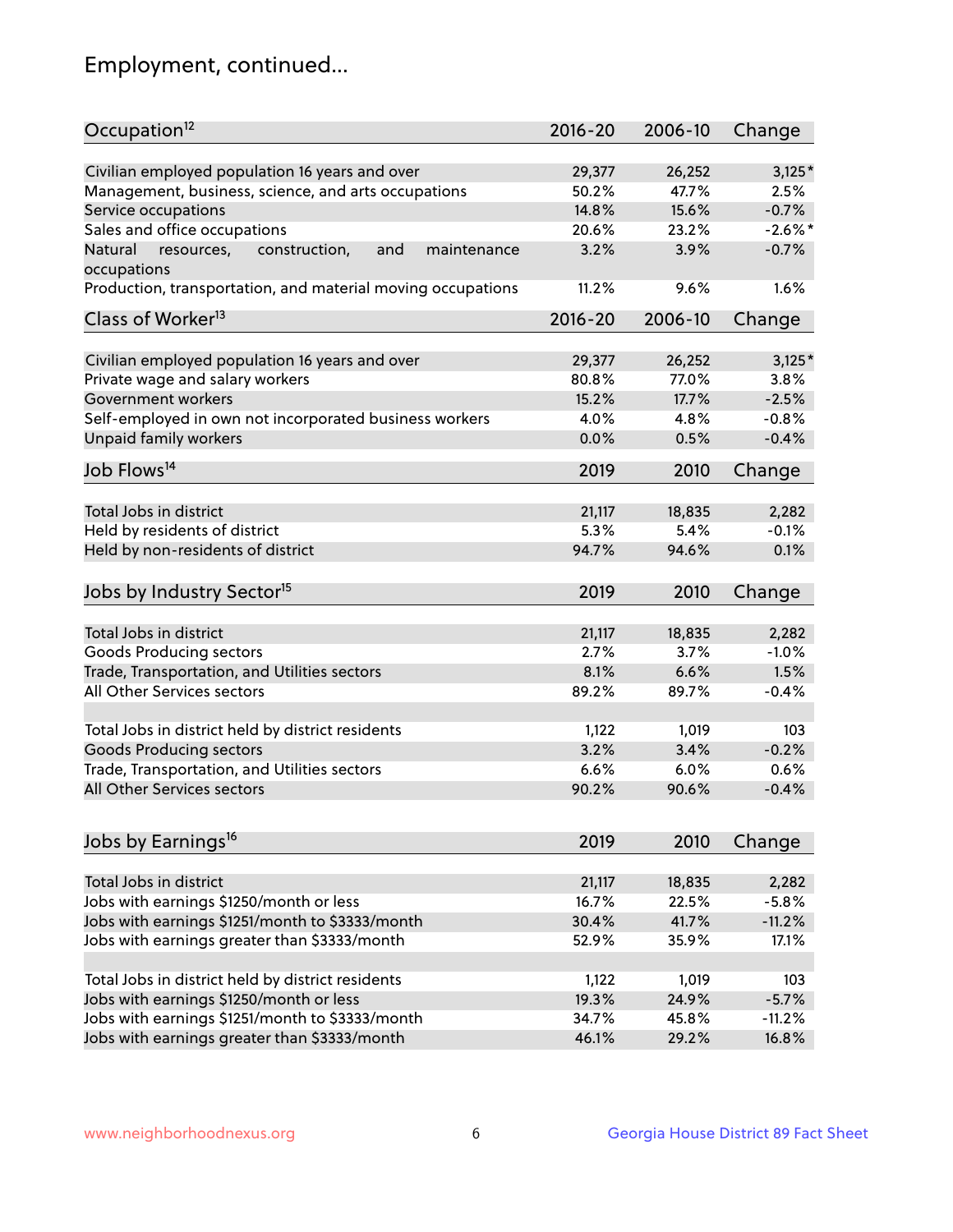## Employment, continued...

| Jobs by Age of Worker <sup>17</sup>               | 2019   | 2010   | Change  |
|---------------------------------------------------|--------|--------|---------|
|                                                   |        |        |         |
| Total Jobs in district                            | 21,117 | 18,835 | 2,282   |
| Jobs with workers age 29 or younger               | 16.7%  | 19.1%  | $-2.3%$ |
| Jobs with workers age 30 to 54                    | 60.9%  | 64.1%  | $-3.1%$ |
| Jobs with workers age 55 or older                 | 22.4%  | 16.9%  | 5.5%    |
|                                                   |        |        |         |
| Total Jobs in district held by district residents | 1.122  | 1.019  | 103     |
| Jobs with workers age 29 or younger               | 15.5%  | 18.1%  | $-2.5%$ |
| Jobs with workers age 30 to 54                    | 58.1%  | 60.8%  | $-2.7%$ |
| Jobs with workers age 55 or older                 | 26.4%  | 21.1%  | 5.3%    |
|                                                   |        |        |         |

#### Education

| School Enrollment <sup>18</sup>                | $2016 - 20$ | 2006-10 | Change     |
|------------------------------------------------|-------------|---------|------------|
|                                                |             |         |            |
| Population 3 years and over enrolled in school | 16,984      | 15,312  | $1,672*$   |
| Nursery school, preschool                      | 7.2%        | 8.4%    | $-1.2%$    |
| Kindergarten                                   | 5.2%        | 4.2%    | 1.1%       |
| Elementary school (grades 1-8)                 | 40.6%       | 36.5%   | 4.1%       |
| High school (grades 9-12)                      | 21.0%       | 19.1%   | $1.8\%$    |
| College or graduate school                     | 26.0%       | 31.8%   | $-5.8\%$ * |
| Educational Attainment <sup>19</sup>           | $2016 - 20$ | 2006-10 | Change     |
|                                                |             |         |            |
| Population 25 years and over                   | 40,535      | 35,400  | $5,135*$   |
| Less than 9th grade                            | 2.0%        | 3.5%    | $-1.5%$    |
| 9th to 12th grade, no diploma                  | 5.7%        | 6.2%    | $-0.5%$    |
| High school graduate (includes equivalency)    | 19.4%       | 25.9%   | $-6.5\%$ * |
| Some college, no degree                        | 16.9%       | 19.0%   | $-2.1%$    |
| Associate's degree                             | 7.6%        | 6.0%    | $1.7\%$ *  |
| Bachelor's degree                              | 25.2%       | 21.6%   | $3.6\%$ *  |
| Graduate or professional degree                | 23.3%       | 17.8%   | 5.5%*      |
|                                                |             |         |            |
| Percent high school graduate or higher         | 92.4%       | 90.3%   | 2.1%       |
| Percent bachelor's degree or higher            | 48.5%       | 39.4%   | $9.1\%$ *  |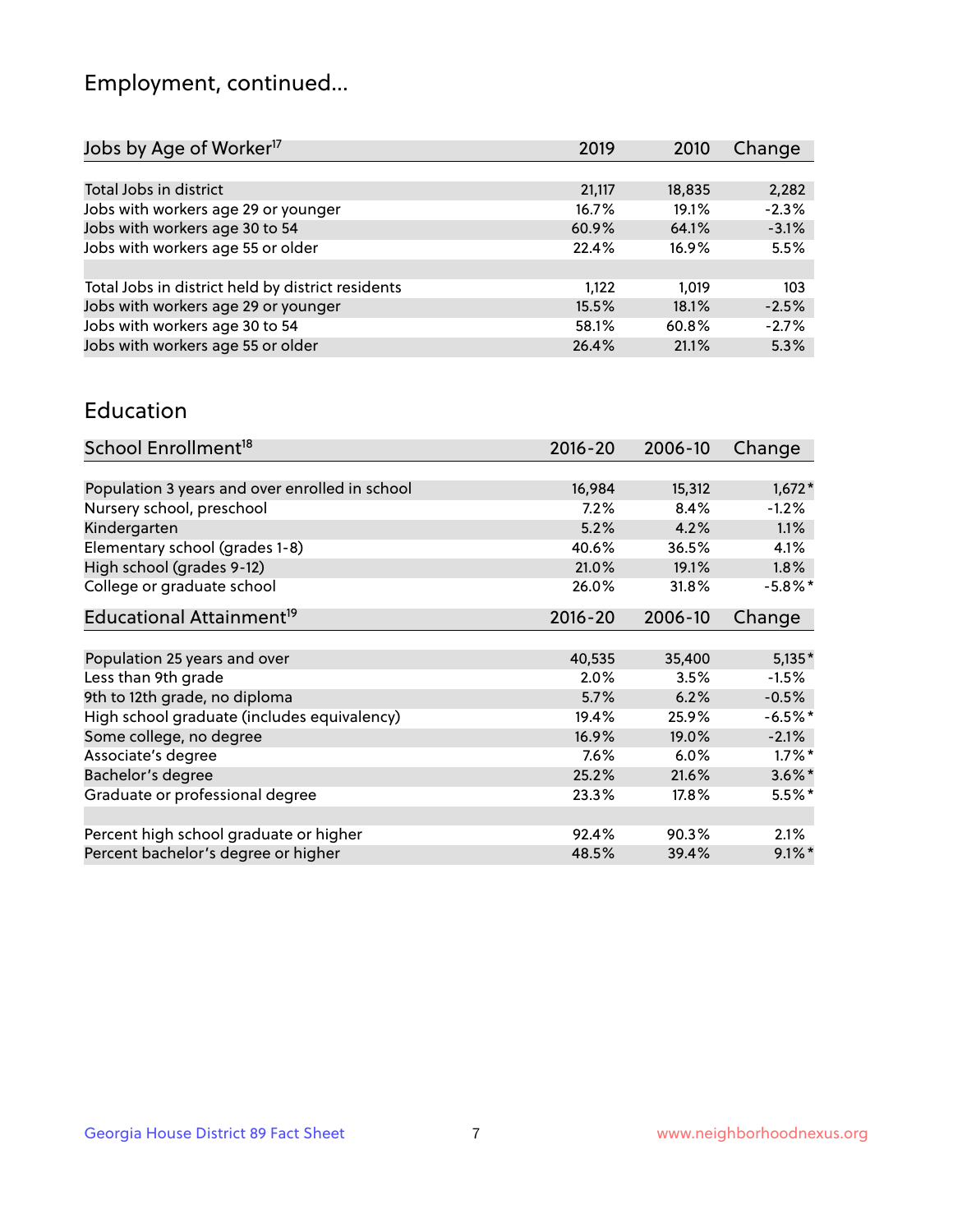## Housing

| Households by Type <sup>20</sup>                     | 2016-20 | 2006-10 | Change     |
|------------------------------------------------------|---------|---------|------------|
|                                                      |         |         |            |
| <b>Total households</b>                              | 22,192  | 20,933  | $1,259*$   |
| Family households (families)                         | 64.0%   | 59.6%   | $4.4\%$ *  |
| With own children under 18 years                     | 27.8%   | 29.7%   | $-1.9%$    |
| Married-couple family                                | 39.7%   | 35.7%   | 4.0%*      |
| With own children of the householder under 18 years  | 16.5%   | 16.5%   | $-0.0%$    |
| Male householder, no wife present, family            | 4.6%    | 4.2%    | 0.4%       |
| With own children of the householder under 18 years  | 2.4%    | 1.7%    | 0.7%       |
| Female householder, no husband present, family       | 19.7%   | 19.7%   | $-0.1%$    |
| With own children of the householder under 18 years  | 8.9%    | 11.5%   | $-2.6\%$ * |
| Nonfamily households                                 | 36.0%   | 40.4%   | $-4.4\%$ * |
| Householder living alone                             | 28.7%   | 30.9%   | $-2.2%$    |
| 65 years and over                                    | 9.2%    | 5.0%    | $4.2\%$ *  |
|                                                      |         |         |            |
| Households with one or more people under 18 years    | 32.8%   | 34.1%   | $-1.3%$    |
| Households with one or more people 65 years and over | 24.8%   | 14.8%   | 10.0%*     |
|                                                      |         |         |            |
| Average household size                               | 2.66    | 2.53    | $0.13*$    |
| Average family size                                  | 3.31    | 3.26    | 0.05       |
|                                                      |         |         |            |
| Housing Occupancy <sup>21</sup>                      | 2016-20 | 2006-10 | Change     |
|                                                      |         |         |            |
| Total housing units                                  | 25,188  | 23,837  | $1,350*$   |
| Occupied housing units                               | 88.1%   | 87.8%   | 0.3%       |
| Vacant housing units                                 | 11.9%   | 12.2%   | $-0.3%$    |
|                                                      |         |         |            |
| Homeowner vacancy rate                               | 1.6     | 3.3     | $-1.7$     |
| Rental vacancy rate                                  | 8.1     | 9.1     | $-1.0$     |
|                                                      |         |         |            |
| Units in Structure <sup>22</sup>                     | 2016-20 | 2006-10 | Change     |
|                                                      |         |         |            |
| Total housing units                                  | 25,188  | 23,837  | $1,350*$   |
| 1-unit, detached                                     | 65.2%   | 64.6%   | 0.6%       |
| 1-unit, attached                                     | 7.7%    | 6.2%    | 1.5%       |
| 2 units                                              | 1.4%    | 1.4%    | 0.0%       |
| 3 or 4 units                                         | 2.7%    | 4.3%    | $-1.6%$    |
| 5 to 9 units                                         | 6.8%    | 9.8%    | $-2.9\%$ * |
| 10 to 19 units                                       | 6.7%    | 7.6%    | $-0.9\%$   |
| 20 or more units                                     | 9.1%    | 5.6%    | $3.5%$ *   |
| Mobile home                                          | 0.3%    | 0.6%    | $-0.3%$    |
| Boat, RV, van, etc.                                  | 0.0%    | 0.1%    | $-0.1%$    |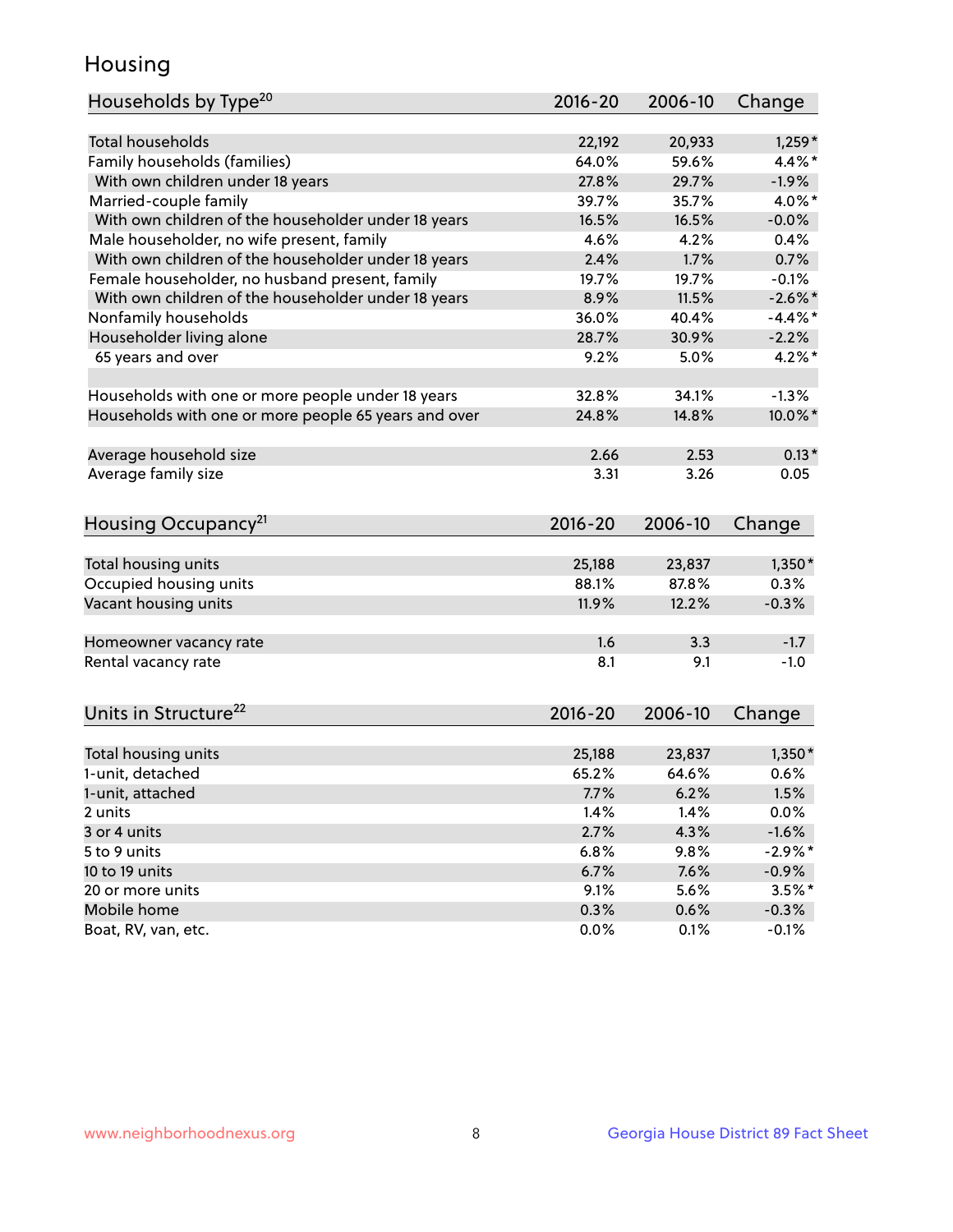## Housing, Continued...

| Year Structure Built <sup>23</sup>             | 2016-20     | 2006-10 | Change     |
|------------------------------------------------|-------------|---------|------------|
| Total housing units                            | 25,188      | 23,837  | $1,350*$   |
| Built 2014 or later                            | 4.9%        | (X)     | (X)        |
| Built 2010 to 2013                             | 2.1%        | (X)     | (X)        |
| Built 2000 to 2009                             | 18.9%       | 19.0%   | $-0.1%$    |
| Built 1990 to 1999                             | 15.3%       | 13.0%   | $2.4\%$ *  |
| Built 1980 to 1989                             | 8.7%        | 9.2%    | $-0.6%$    |
| Built 1970 to 1979                             | 12.2%       | 12.5%   | $-0.3%$    |
| Built 1960 to 1969                             | 8.7%        | 13.0%   | $-4.4\%$ * |
| Built 1950 to 1959                             | 9.4%        | 12.4%   | $-3.0\%$ * |
| Built 1940 to 1949                             | 7.1%        | 6.8%    | 0.3%       |
| Built 1939 or earlier                          | 12.8%       | 14.1%   | $-1.3%$    |
| Housing Tenure <sup>24</sup>                   | $2016 - 20$ | 2006-10 | Change     |
|                                                |             |         |            |
| Occupied housing units                         | 22,192      | 20,933  | $1,259*$   |
| Owner-occupied                                 | 66.1%       | 64.5%   | 1.6%       |
| Renter-occupied                                | 33.9%       | 35.5%   | $-1.6%$    |
| Average household size of owner-occupied unit  | 2.69        | 2.63    | 0.06       |
| Average household size of renter-occupied unit | 2.60        | 2.35    | $0.26*$    |
| Residence 1 Year Ago <sup>25</sup>             | $2016 - 20$ | 2006-10 | Change     |
| Population 1 year and over                     | 58,802      | 52,844  | 5,958*     |
| Same house                                     | 85.1%       | 81.9%   | $3.2\%$ *  |
| Different house in the U.S.                    | 14.5%       | 17.5%   | $-3.0%$    |
| Same county                                    | 7.6%        | 7.9%    | $-0.4%$    |
| Different county                               | 6.9%        | 9.6%    | $-2.6\%$ * |
| Same state                                     | 4.2%        | 5.9%    | $-1.7%$    |
| Different state                                | 2.7%        | 3.7%    | $-1.0%$    |
| Abroad                                         | 0.4%        | 0.6%    | $-0.2%$    |
| Value of Housing Unit <sup>26</sup>            | $2016 - 20$ | 2006-10 | Change     |
|                                                |             |         |            |
| Owner-occupied units                           | 14,668      | 13,498  | $1,170*$   |
| Less than \$50,000                             | 3.2%        | 1.7%    | 1.5%       |
| \$50,000 to \$99,999                           | 8.2%        | 7.4%    | 0.8%       |
| \$100,000 to \$149,999                         | 15.4%       | 22.9%   | $-7.5%$ *  |
| \$150,000 to \$199,999                         | 15.8%       | 18.2%   | $-2.4%$    |
| \$200,000 to \$299,999                         | 13.4%       | 17.0%   | $-3.6%$    |
| \$300,000 to \$499,999                         | 17.6%       | 16.5%   | 1.0%       |
| \$500,000 to \$999,999                         | 22.2%       | 13.4%   | $8.8\%$ *  |
| \$1,000,000 or more                            | 4.2%        | 2.9%    | 1.3%       |
| Median (dollars)                               | 248,700     | 199,217 | 49,483*    |
| Mortgage Status <sup>27</sup>                  | $2016 - 20$ | 2006-10 | Change     |
| Owner-occupied units                           | 14,668      | 13,498  | $1,170*$   |
| Housing units with a mortgage                  | 77.1%       | 82.6%   | $-5.5%$ *  |
| Housing units without a mortgage               | 22.9%       | 17.4%   | $5.5%$ *   |
|                                                |             |         |            |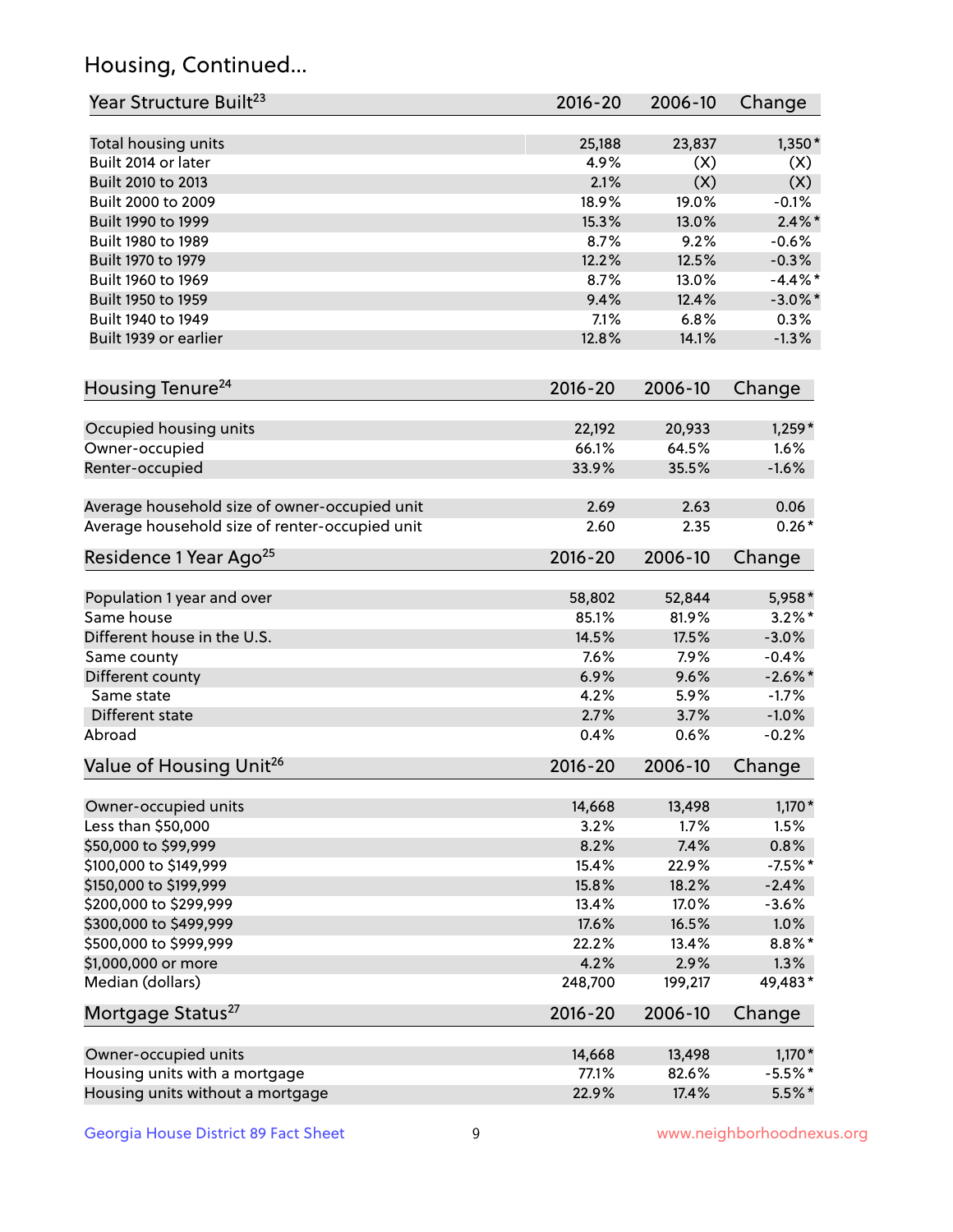## Housing, Continued...

| Selected Monthly Owner Costs <sup>28</sup>                                            | 2016-20 | 2006-10 | Change         |
|---------------------------------------------------------------------------------------|---------|---------|----------------|
| Housing units with a mortgage                                                         | 11,307  | 11,152  | 155            |
| Less than \$300                                                                       | 0.1%    | 0.1%    | 0.0%           |
| \$300 to \$499                                                                        | 0.6%    | 0.7%    | $-0.1%$        |
| \$500 to \$999                                                                        | 14.6%   | 10.4%   | 4.2%           |
| \$1,000 to \$1,499                                                                    | 27.4%   | 29.0%   | $-1.7%$        |
| \$1,500 to \$1,999                                                                    | 17.4%   | 23.5%   | $-6.1\%$ *     |
| \$2,000 to \$2,999                                                                    | 19.3%   | 20.8%   | $-1.5%$        |
| \$3,000 or more                                                                       | 20.7%   | 15.4%   | $5.3\%$ *      |
| Median (dollars)                                                                      | 1,712   | 1,708   | $\overline{4}$ |
| Housing units without a mortgage                                                      | 3,361   | 2,346   | 1,015*         |
| Less than \$150                                                                       | 0.2%    | 0.0%    | 0.2%           |
| \$150 to \$249                                                                        | 6.3%    | 2.5%    | 3.8%           |
| \$250 to \$349                                                                        | 11.5%   | 14.4%   | $-2.9%$        |
| \$350 to \$499                                                                        | 20.3%   | 27.8%   | $-7.5%$        |
| \$500 to \$699                                                                        | 23.7%   | 21.8%   | 1.9%           |
| \$700 or more                                                                         | 37.9%   | 33.5%   | 4.5%           |
| Median (dollars)                                                                      | 574     | 549     | 24             |
| Selected Monthly Owner Costs as a Percentage of<br>Household Income <sup>29</sup>     |         |         | Change         |
| Housing units with a mortgage (excluding units where<br>SMOCAPI cannot be computed)   | 11,230  | 11,021  | 209            |
| Less than 20.0 percent                                                                | 45.8%   | 28.7%   | 17.1%*         |
| 20.0 to 24.9 percent                                                                  | 17.8%   | 16.7%   | 1.0%           |
| 25.0 to 29.9 percent                                                                  | 9.5%    | 11.9%   | $-2.4%$        |
| 30.0 to 34.9 percent                                                                  | 6.9%    | 11.7%   | $-4.8\%$ *     |
| 35.0 percent or more                                                                  | 20.1%   | 31.0%   | $-10.9%$ *     |
| Not computed                                                                          | 77      | 131     | $-55$          |
| Housing unit without a mortgage (excluding units where<br>SMOCAPI cannot be computed) | 3,336   | 2,340   | 996            |
| Less than 10.0 percent                                                                | 49.3%   | 37.6%   | 11.7%          |
| 10.0 to 14.9 percent                                                                  | 17.4%   | 19.9%   | $-2.5%$        |
| 15.0 to 19.9 percent                                                                  | 7.9%    | 10.6%   | $-2.8%$        |
| 20.0 to 24.9 percent                                                                  | 4.9%    | 6.7%    | $-1.8%$        |
| 25.0 to 29.9 percent                                                                  | 4.6%    | 7.8%    | $-3.3%$        |
| 30.0 to 34.9 percent                                                                  | 3.0%    | 5.1%    | $-2.1%$        |
| 35.0 percent or more                                                                  | 13.0%   | 12.2%   | 0.8%           |
| Not computed                                                                          | 25      | 6       | 19             |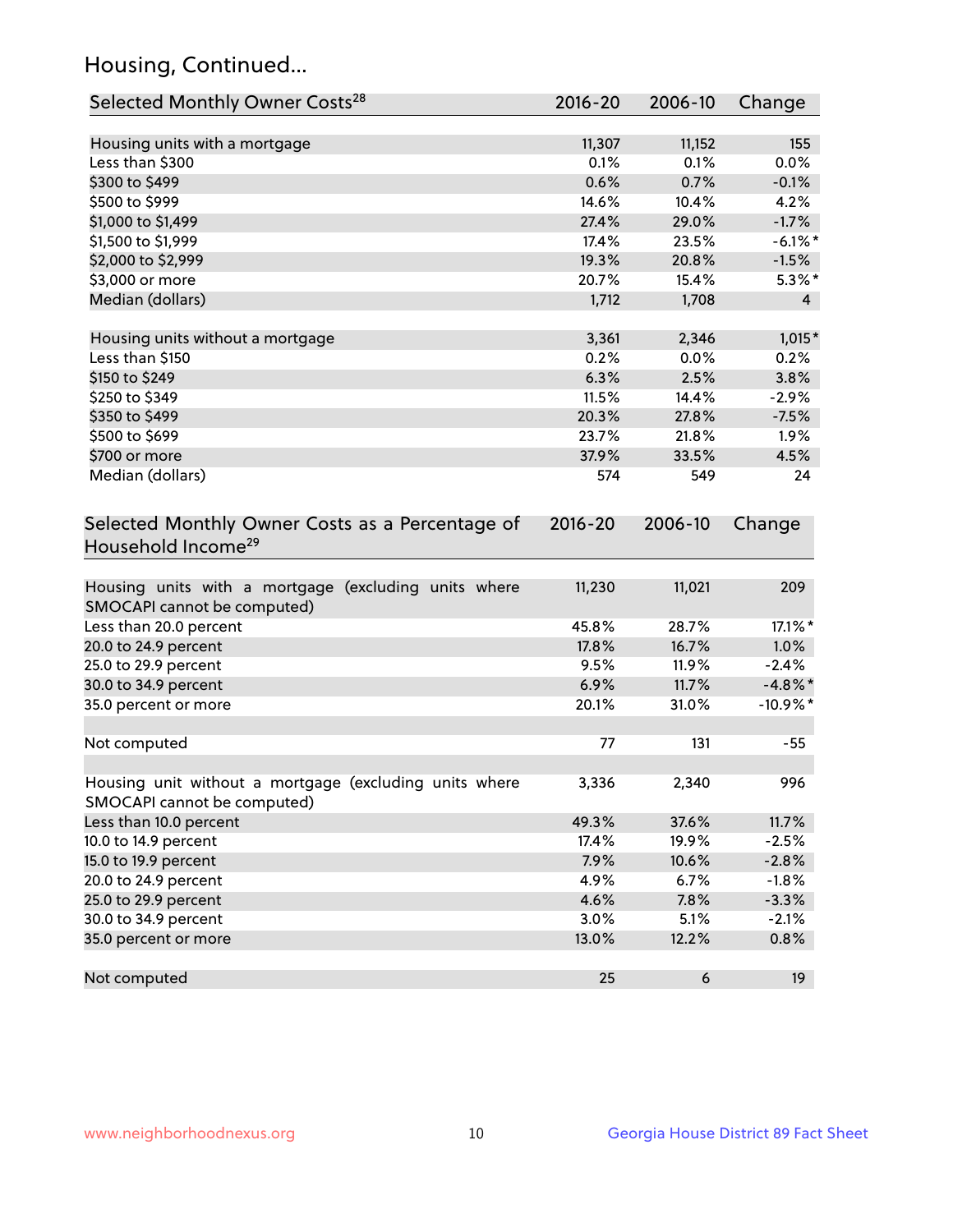## Housing, Continued...

| Gross Rent <sup>30</sup>   | 2016-20 | 2006-10 | Change      |
|----------------------------|---------|---------|-------------|
|                            |         |         |             |
| Occupied units paying rent | 7,327   | 7,049   | 277         |
| Less than \$200            | 2.3%    | 3.0%    | $-0.7%$     |
| \$200 to \$499             | 7.3%    | 7.3%    | $-0.0%$     |
| \$500 to \$749             | 7.0%    | 22.6%   | $-15.7\%$ * |
| \$750 to \$999             | 17.2%   | 23.9%   | $-6.7%$     |
| \$1,000 to \$1,499         | 42.4%   | 31.2%   | $11.2\%$ *  |
| \$1,500 to \$1,999         | 14.9%   | 10.7%   | 4.2%        |
| \$2,000 or more            | 8.9%    | 1.2%    | $7.7\%$ *   |
| Median (dollars)           | 1,179   | 1,037   | $142*$      |
|                            |         |         |             |
| No rent paid               | 198     | 386     | $-188$      |

| Gross Rent as a Percentage of Household Income <sup>31</sup>                   | $2016 - 20$ | 2006-10 | Change      |
|--------------------------------------------------------------------------------|-------------|---------|-------------|
|                                                                                |             |         |             |
| Occupied units paying rent (excluding units where GRAPI<br>cannot be computed) | 7,145       | 6,749   | 396         |
| Less than 15.0 percent                                                         | 13.6%       | 8.1%    | 5.6%        |
| 15.0 to 19.9 percent                                                           | 14.4%       | 11.9%   | 2.5%        |
| 20.0 to 24.9 percent                                                           | 15.6%       | 9.3%    | $6.3\%$ *   |
| 25.0 to 29.9 percent                                                           | 11.3%       | 11.7%   | $-0.3%$     |
| 30.0 to 34.9 percent                                                           | $9.0\%$     | 12.0%   | $-3.0%$     |
| 35.0 percent or more                                                           | 36.0%       | 47.1%   | $-11.1\%$ * |
| Not computed                                                                   | 380         | 686     | $-307$      |

## Transportation

| Commuting to Work <sup>32</sup>           | 2016-20 | 2006-10 | Change     |
|-------------------------------------------|---------|---------|------------|
|                                           |         |         |            |
| Workers 16 years and over                 | 28,698  | 25,550  | $3,147*$   |
| Car, truck, or van - drove alone          | 70.6%   | 75.0%   | $-4.4\%$ * |
| Car, truck, or van - carpooled            | 7.6%    | 8.8%    | $-1.2%$    |
| Public transportation (excluding taxicab) | $6.0\%$ | $7.6\%$ | $-1.6%$    |
| Walked                                    | 2.2%    | 1.6%    | 0.5%       |
| Other means                               | $1.8\%$ | 1.5%    | 0.3%       |
| Worked at home                            | 11.7%   | 5.4%    | $6.3\%$ *  |
|                                           |         |         |            |
| Mean travel time to work (minutes)        | 31.2    | 29.8    | 1.4        |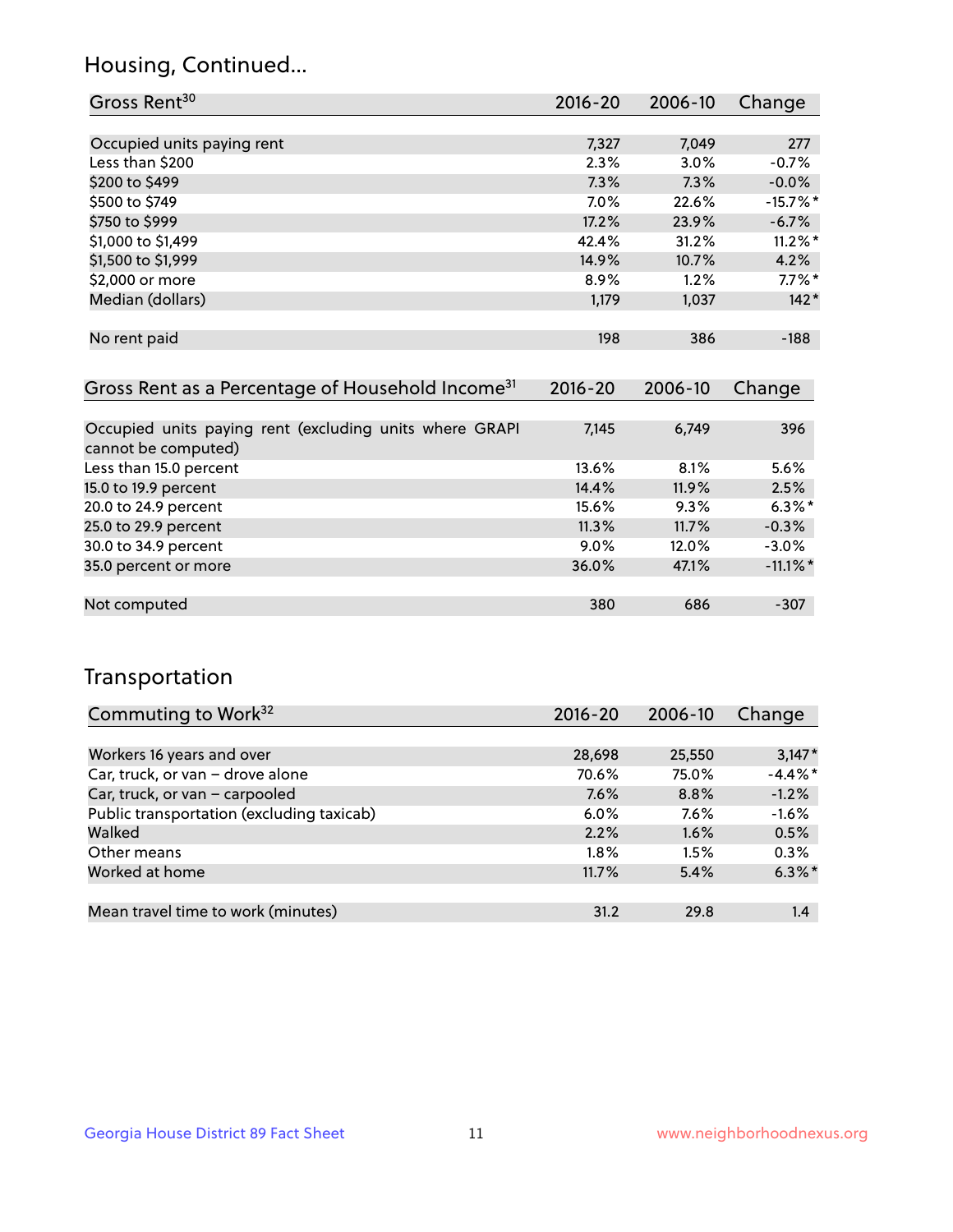## Transportation, Continued...

| Vehicles Available <sup>33</sup> | 2016-20 | 2006-10 | Change   |
|----------------------------------|---------|---------|----------|
|                                  |         |         |          |
| Occupied housing units           | 22,192  | 20,933  | $1,259*$ |
| No vehicles available            | 7.0%    | $9.0\%$ | $-2.0%$  |
| 1 vehicle available              | 37.0%   | 38.2%   | $-1.2%$  |
| 2 vehicles available             | 38.8%   | 38.3%   | 0.5%     |
| 3 or more vehicles available     | 17.2%   | 14.5%   | 2.7%     |

#### Health

| Health Insurance coverage <sup>34</sup>                 | 2016-20 |
|---------------------------------------------------------|---------|
|                                                         |         |
| Civilian Noninstitutionalized Population                | 59,247  |
| With health insurance coverage                          | 91.1%   |
| With private health insurance coverage                  | 69.6%   |
| With public health coverage                             | 30.4%   |
| No health insurance coverage                            | 8.9%    |
| Civilian Noninstitutionalized Population Under 19 years | 15,659  |
| No health insurance coverage                            | 5.9%    |
| Civilian Noninstitutionalized Population 19 to 64 years | 36,172  |
| In labor force:                                         | 29,722  |
| Employed:                                               | 27,784  |
| With health insurance coverage                          | 89.7%   |
| With private health insurance coverage                  | 86.1%   |
| With public coverage                                    | 5.5%    |
| No health insurance coverage                            | 10.3%   |
| Unemployed:                                             | 1,937   |
| With health insurance coverage                          | 72.9%   |
| With private health insurance coverage                  | 46.4%   |
| With public coverage                                    | 29.1%   |
| No health insurance coverage                            | 27.1%   |
| Not in labor force:                                     | 6,450   |
| With health insurance coverage                          | 86.5%   |
| With private health insurance coverage                  | 56.2%   |
| With public coverage                                    | 36.1%   |
| No health insurance coverage                            | 13.5%   |